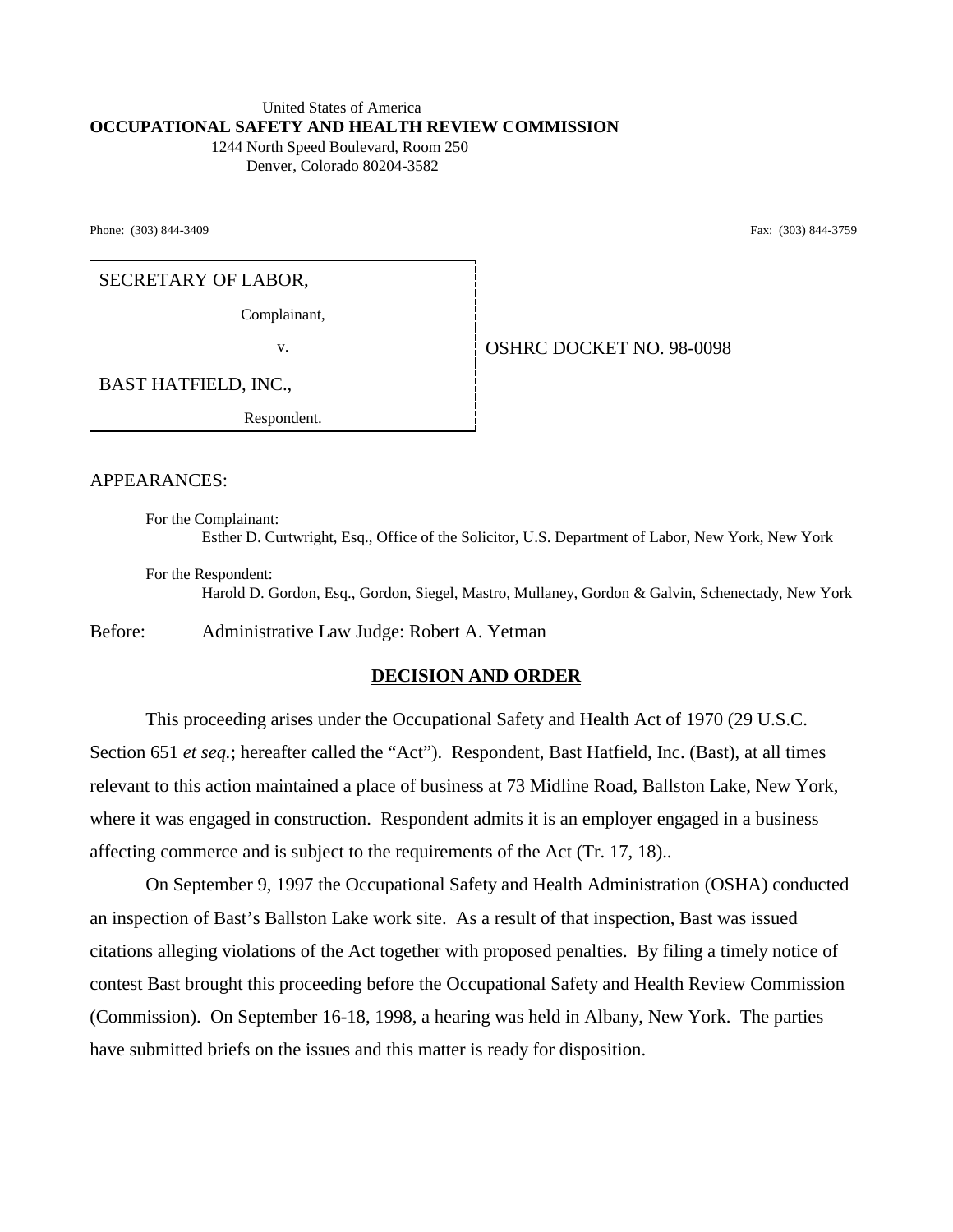#### **Fourth Amendment**

As a threshold matter Bast maintains that the September 9, 1997 inspection was conducted without a warrant, in violation of its right to be free from unreasonable searches and seizures, and asks that the evidence obtained during that inspection be suppressed. For the reasons set forth below, I find that Bast had no reasonable expectation of privacy in its worksite. Accordingly, Bast's motion to suppress is *denied*.

The construction site which is the subject of the above captioned action is an addition to an existing church, Our Lady of Grace (Tr. 404). The church is located in an area heavily wooded to the rear and to the north and a housing development is located to the south of the church property (Tr. 411, Exh. R-3). A parking lot accessing the rear of the church, where Respondent was engaged in construction, was accessible by way of a drive leading from the roadway in front of the church (Tr. Exh. R-3). Daniel House, Bast's project manager, testified that unauthorized personnel on the site could be injured, subjecting Bast to liability; therefore, access to its construction area was restricted (Tr. 534). A sign, stating: VISITORS MUST REGISTER AT THE JOB TRAILER. THIS IS A HARD HAT AREA, was posted next to Bast's job trailer (Tr. 413, 527). The trailer was located at the side of the driveway leading to the rear parking lot. The church, however, remained in operation during construction (Tr. 530-31) and parishioners attended weekend services. Mark Salisbury, the superintendent on site, testified that it was not unusual for people to park in the parking lot (Tr. 470, 478). Moreover, there is no evidence that parishioners or other church visitors were required to report to Respondent's trailer prior to attending church services or conducting other business with the church.

On September 9, 1998, OSHA Compliance Officer (CO), Paul Wigger, arrived at the Our Lady of Grace Church, drove to the rear of the building and parked (Tr. 206). Wigger then took a series of pictures of a Bast employee standing on a scaffold platform (Tr. 206). Wigger testified that he drove past Bast's job trailer to reach the parking lot, but that he did not see a sign (Tr. 353). The parking lot was not blocked off and, according to Wigger, there were two or three other cars in the parking lot (Tr. 355). When Wigger spoke to Salisbury and House, neither expressed surprise by his presence on the site and neither asked Wigger to secure a warrant (Tr. 315, 457, 479, 521-22).

It is well settled that the Fourth Amendment's protection against unreasonable searches must be premised on a reasonable expectation of privacy. *L.R.. Willson & Sons v. OSHRC (Willson),* 134 F.3d 1235 (4th Cir. 1998). In *Willson,* the Court noted that "a person has no 'reasonable expectation of privacy' when he leaves conditions permitting a curious passerby to invade his 'private space'." The Court cited, with approval, a prior Commission case in which the Commission found that "there is no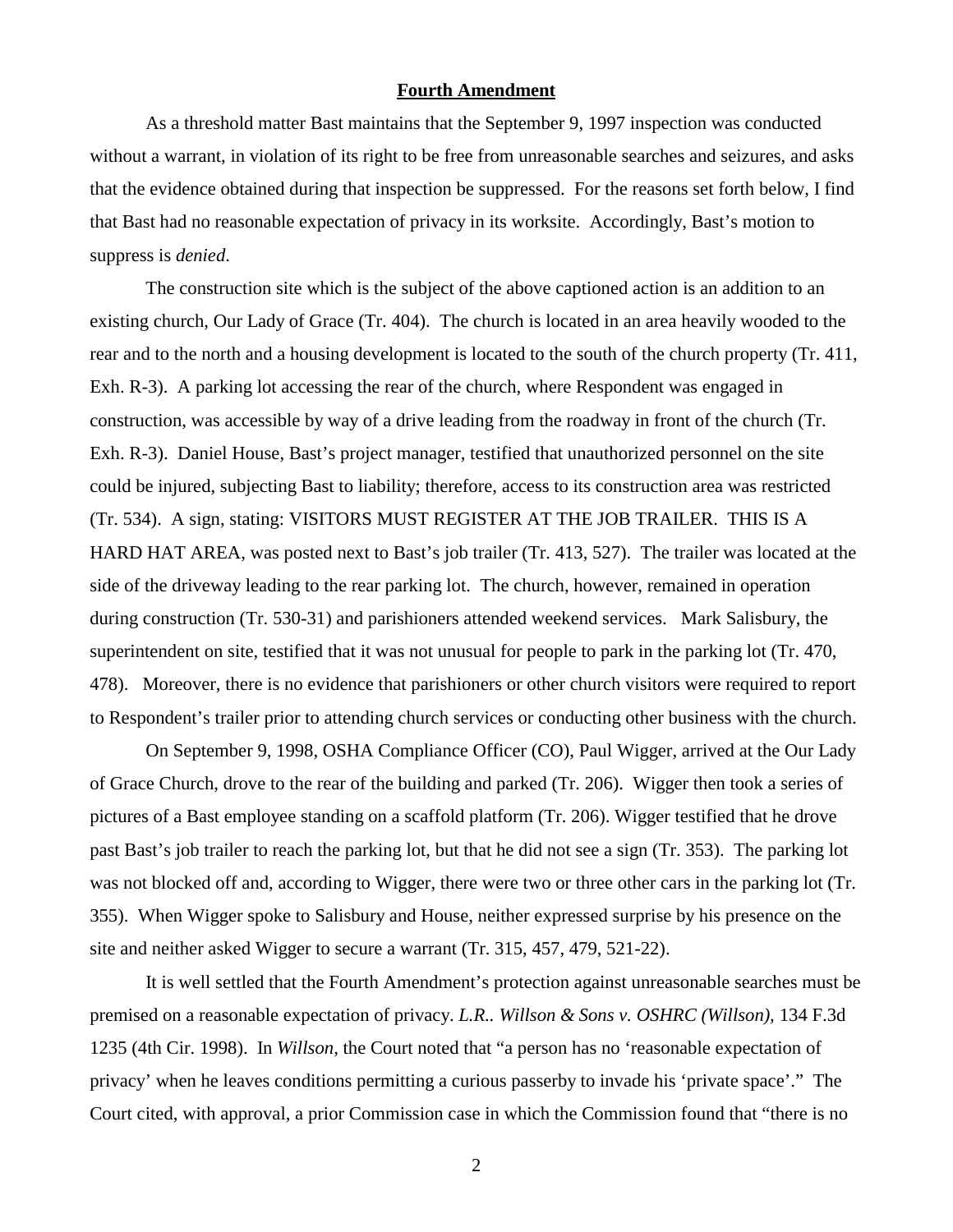constitutional violation when an inspector makes observations from areas on commercial premises that are out of doors and not closed off to the public. . .." *See, Concrete Constr. Co.,* 15 BNA OSHC 1614, 1992 CCH OSHD ¶29,681 (No. 89-2019, 1992). *See also, GEM Industrial, Inc.,* 17 BNA OSHC 1184 (1995), cited by Bast in its closing brief.

It is clear that Bast had no reasonable expectation of privacy at a construction site located on church property when the church remained open to parishioners during construction. Though Bast attempted to restrict access to actual work areas out of concern for liability in the event of a mishap,<sup>1</sup> it made no effort to actually prevent the public from using the Our Lady of Grace drive or parking lot. Indeed, visitors to the worksite frequently parked in the areas where the compliance officer parked before reporting to the worksite trailer (Tr. 469). Bast's signage, indicating that the construction site was a hard hat area, was neither intended, nor could it reasonably have been understood to exclude use of the parking lot. Moreover, there is no evidence that the church had authorized Respondent to restrict access to the parking area. Since the evidence establishes that it was not unusual for the parking lot to be used by the public, as it was by CO Wigger, without objection from anyone at Bast, the motion to suppress is denied.

### **Alleged Violation of §1910.1200(h)(2)(ii)**

### **Serious citation 1, item 1**

The citation alleges:

29 CFR 1910.1200(h)(2)(ii): Employee training did not include the physical and health hazards of the chemicals in the work area: (Construction Reference: 1926.59).<sup>2</sup>

(a) West side of the Vestibule, an employee dry cutting concrete block was not aware of the health hazards associated with silica.

### *Facts*

On September 9, 1997 CO Wigger observed and photographed Ron Kaneg, a Bast employee standing on a scaffold platform 13 feet above the ground [scaffold No. 1], cutting concrete block with a masonry saw without wearing a respirator, (Tr. 28, 206; Exh. C-3, C-4, C-5). Wigger testified that Kaneg was exposed to a cloud of silica dust while cutting the blocks (Tr. 217). When he asked Kaneg

<sup>&</sup>lt;sup>1</sup> In *Willson, supra.*, the Court found no legitimate expectation of privacy where the employer had made no efforts to protect its construction site from observation from vantages outside its control; in that case the roof of a nearby hotel. In this case, Bast made no efforts to screen its activities from the housing development to the south.

<sup>&</sup>lt;sup>2</sup> The cited standard §1910.1200(h)(2)(ii) provides:

*Information*. Employees shall be informed of... . (ii) Any operations in their work area where hazardous chemicals are present; (*emphasis supplied*).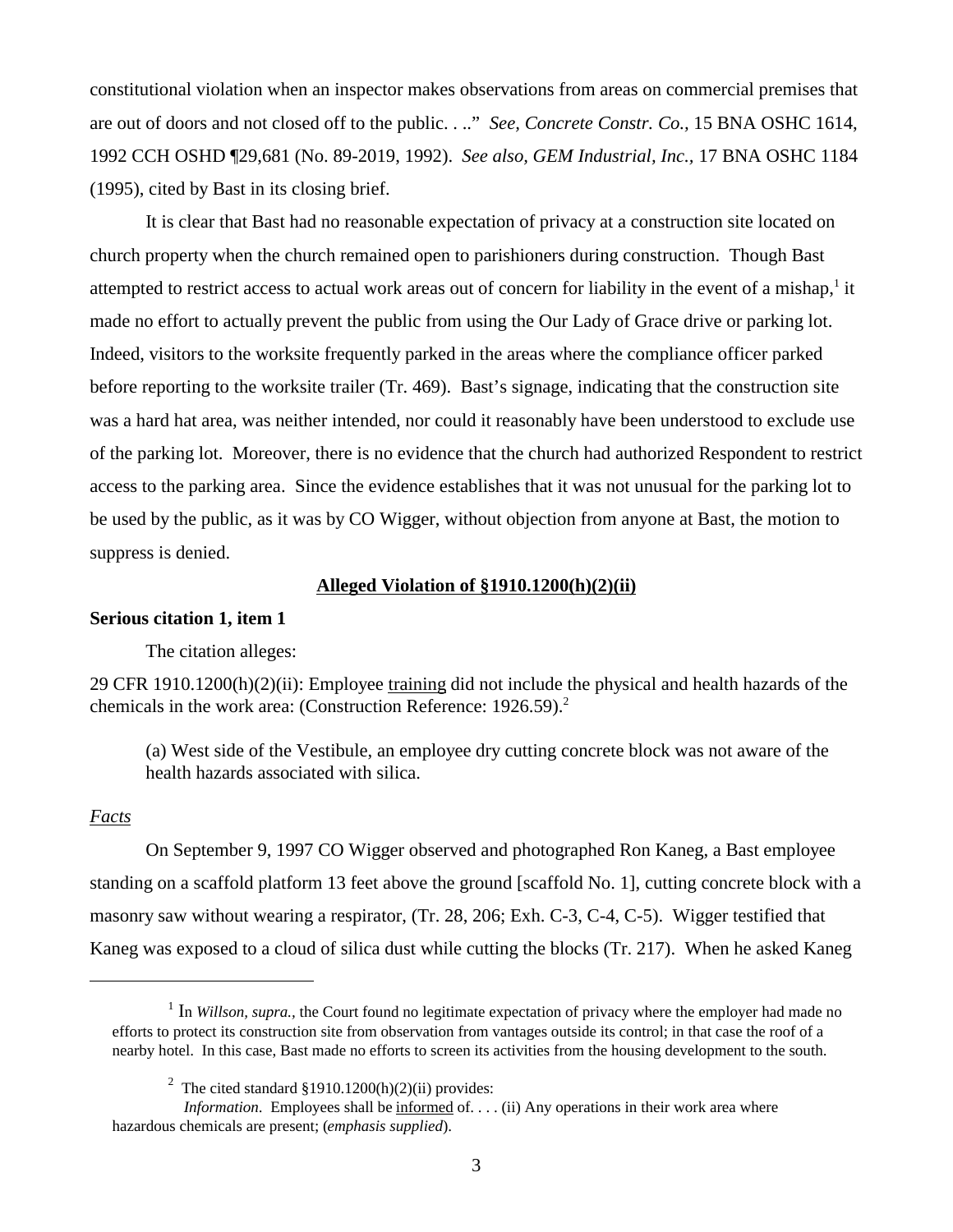if he was aware of the health hazards associated with silica (Tr. 209), the employee responded "no" (Tr. 210). Wigger then asked Kaneg if he knew that silica could be as dangerous as asbestos; Kaneg again said no (Tr. 211). Wigger testified that Bast supplied him with training documents signed by Ron Kaneg, indicating that he had received training in hazard communication; however, the compliance officer was not sure whether that training included information specific to silica (Tr. 321- 24).

Employee Kaneg testified that he had been instructed to cut cement block only in properly ventilated areas, to use water to wet down the block and to use a respirator when cutting (Tr. 61). Although Kaneg was wearing a bandana around his face at the time of the inspection because his respirator had become clogged with dust, (Tr. 40-41) he admitted that he had been warned that silica can cause silicosis and had seen the safety sheet on silica (Tr. 62). The employee also testified that when he was first hired by Respondent he was shown a film which included information relating to chemicals to be found in the work area, including silica dust, and he attended a weekly safety meeting on silica (Tr. 73-74). Moreover, Kaneg identified his signature on a weekly safety meeting sign in sheet dealing with silica dated April 4, 1997 (Tr. 75; Exh. R-1). Kaneg also testified, without contradiction, that he was instructed by Respondent about the hazardous chemicals to be found in his work area, including silica dust, a by-product of concrete cutting and sawing. Complainant, however, argues that the evidence shows that Kaneg was, nonetheless, inadequately trained as to the hazards posed by silica exposure, pointing to gaps in his knowledge, and his failure to use adequate respiratory protection.

It is undisputed by Respondent that silica dust created by cutting concrete blocks presents hazards to employees exposed to that substance (*See* Exh. C-8 and C-9) (Respondent's brief pg. 33). However, Respondent vigorously argues that all of its employees, including the exposed employee herein, Ronald Kaneg, received mandatory safety training which included the hazards of silica dust via video tape and weekly safety meetings. Specifically, Respondent points to exhibits R-1, a sign-in sheet for a weekly safety meeting dated April 4, 1997 at which time hazards of silica dust were discussed. Employee Ronald Kaneg signed the sheet to verify his attendance (*See* also Exh. R-5). Moreover, the material safety data sheet setting forth hazards of silica dust was maintained in Respondent's trailer at the jobsite. Finally, employee Kaneg testified that he received training in the hazards of silica dust by video tape and weekly safety meetings (Tr. 75-76) and was aware that the medical safety data sheet for silica dust was located in the job trailer Tr. 77).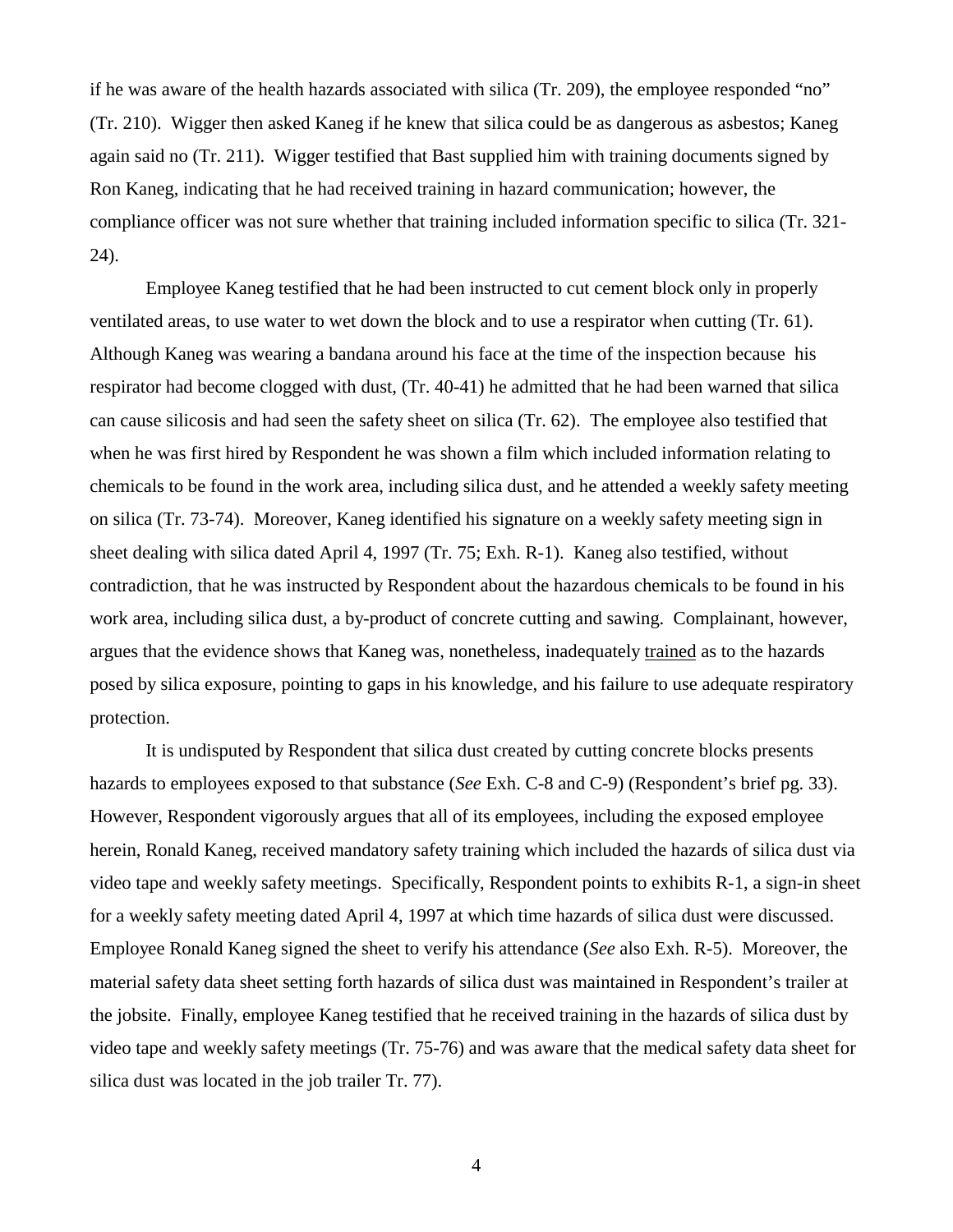The evidence offered by the Secretary in support of this alleged violation are the statements made by employee Kaneg at the jobsite to the compliance officer that he (Kaneg) was not aware of the hazards of silica dust and he was not aware that silica dust is as hazardous as asbestos. Kaneg contradicted these responses at the hearing and testified that Respondent had informed him of silica dust hazards. Thus, the statements made by Mr. Kaneg as related by the compliance officer, which constitute the only support for the alleged violation, are refuted by the person making the statement. Under these circumstances the statements made by Kaneg and his testimony at the trial are worthy of little, if any, weight.

To establish a violation, the Secretary must convince the trier of fact by a preponderance of the evidence that the violative event or conduct occurred. The Commission has defined this burden as "that quantum of evidence which is sufficient to convince the trier of fact that the facts asserted by a proponent are more probably true than false" *Ultimate Distrib. Systems, Inc.* 10 OSHD 1569, 1570 (1982). Based upon this record, there is no creditable evidence in support of the alleged violation. The conclusion reached by the compliance officer based upon an employee's statement has been undermined by the same employee at the hearing. Moreover, the sign-in sheet indicating that the employee attended a safety meeting concerning the hazards of silica dust supports the conclusion that the Respondent did inform its employees of the hazards associated with silica dust. Thus, this item must be vacated because of a failure of proof.

### Citation 1 Item 2

29 CFR 1926.451(b)(1): Each platform on all working levels of scaffolds were not fully planked or decked between the front uprights and the guardrail supports:

(a) West side of the Vestibule, an employee was cutting concrete block while standing on a scaffold platform 13' above the ground that measured approx. 28" wide. The scaffold frame measured 60" wide, and 14' long.

## Citation 1 Item 3

29 CFR 1926.452(c)(2): Frames and panels were not braced by cross, horizontal, or diagonal braces, or combination thereof, which secure vertical members together laterally:

(a) East and west side of the Vestibule west wall, two separate scaffold systems, each of which had two missing cross braces.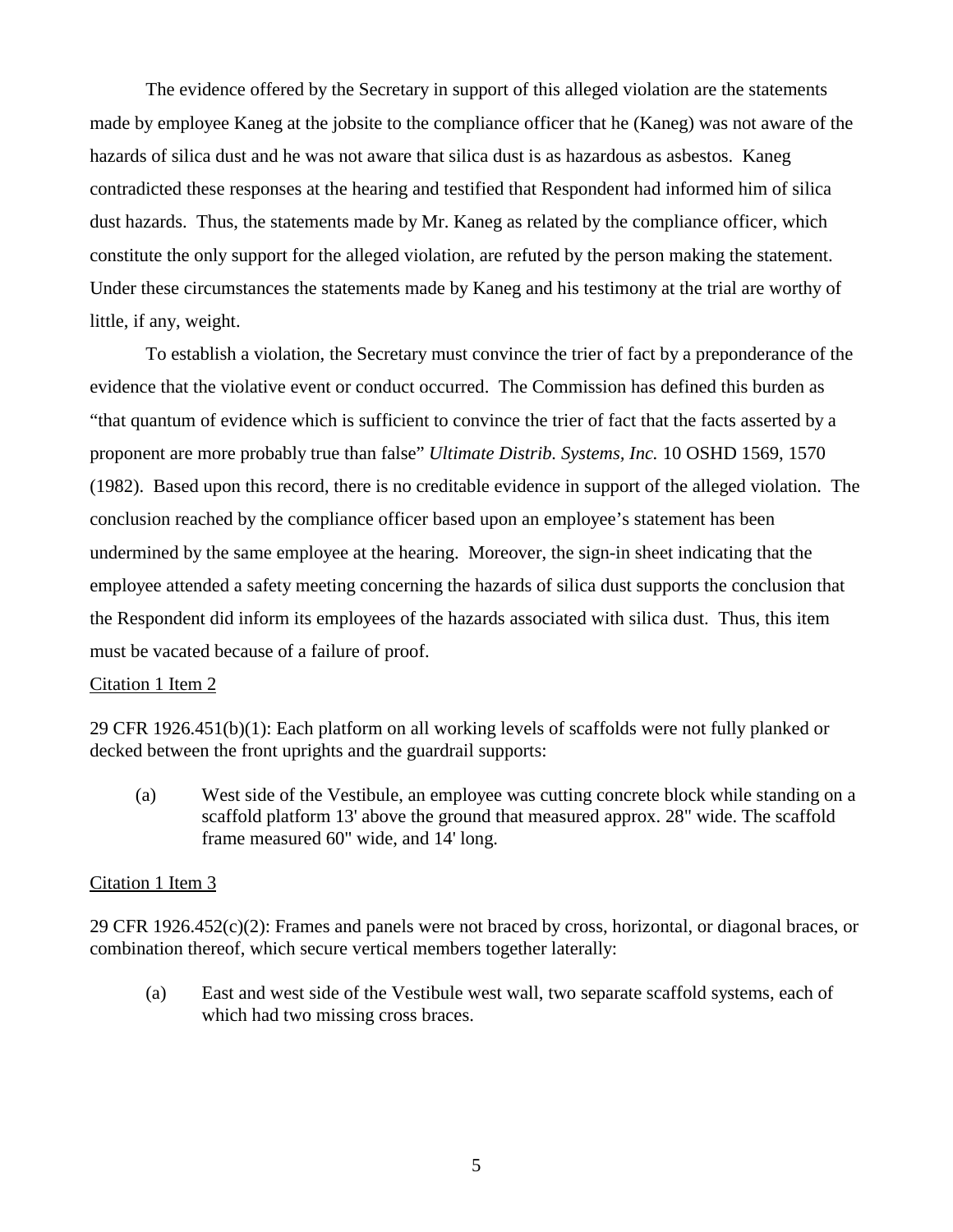# Citation 1 Item 5a

29 CFR 1926.451(b)(4): Scaffold planks that were not cleated, were not extended over their end supports at least 6 inches:

(a) East side of the west Vestibule wall, planking did not extend 6" over the end supports.

# Citation 1 Item 5b

29 CFR 1926.51(b)(5)(i): Platforms less than 10 feet were extended greater than 12 inches over their end supports where they were not so designed and installed so that the cantilevered portion of the platform is able to support employees and for materials without tipping, or has guardrails which block employee access to the cantilevered end:

(a) East side of the west Vestibule wall, planking that extended greater than l2" over the end supports.

# Citation 2 Item  $1<sup>3</sup>$

29 CFR 1926.451(e)(1): Employees working on scaffold platforms more than 2 feet above or below a point of access were not provided with portable ladders, hook-on ladders, attachable ladders, stair towers, stairway-type ladders, ramps, walkways, integral prefabricated scaffold access, or direct access from another scaffold, or personnel hoist:

(a) East side of the west wall in the Vestibule, an employee climbed the scaffold frame to gain access and egress to a platform 13' above a concrete floor.

## Citation 2 Item 2 (Repeat)

CFR 1926.451(g)(1): Each employee on a scaffold more than 10 feet (3.1m) above a lower level was not protected from falling to that lower level by either a guardrail system or a personal fall arrest system:

(a) West side of the Vestibule, an employee was cutting concrete block while standing on a scaffold platform 13' above the ground without any fall protection.

The Bast Hatfield Inc. was previously cited for a violation of this Occupational Safety and Health Standard or in equivalent standard, 1926.451(d)(10), which was contained in OSHA Inspection Number 122248990, Citation Number 1, Item Number 2, issued on 5/19/95, also Bast Hatfield Inc. was cited for violation of this Occupational Safety and Health Standard or its equivalent standard, 1926.451(y)(11) which was contained in OSHA Inspection Number 122245798, Citation Number 1, Item Number 4, issued on 3/9/95.

 $3$  Complainant's motion to amend this item to a "serious" violation was granted.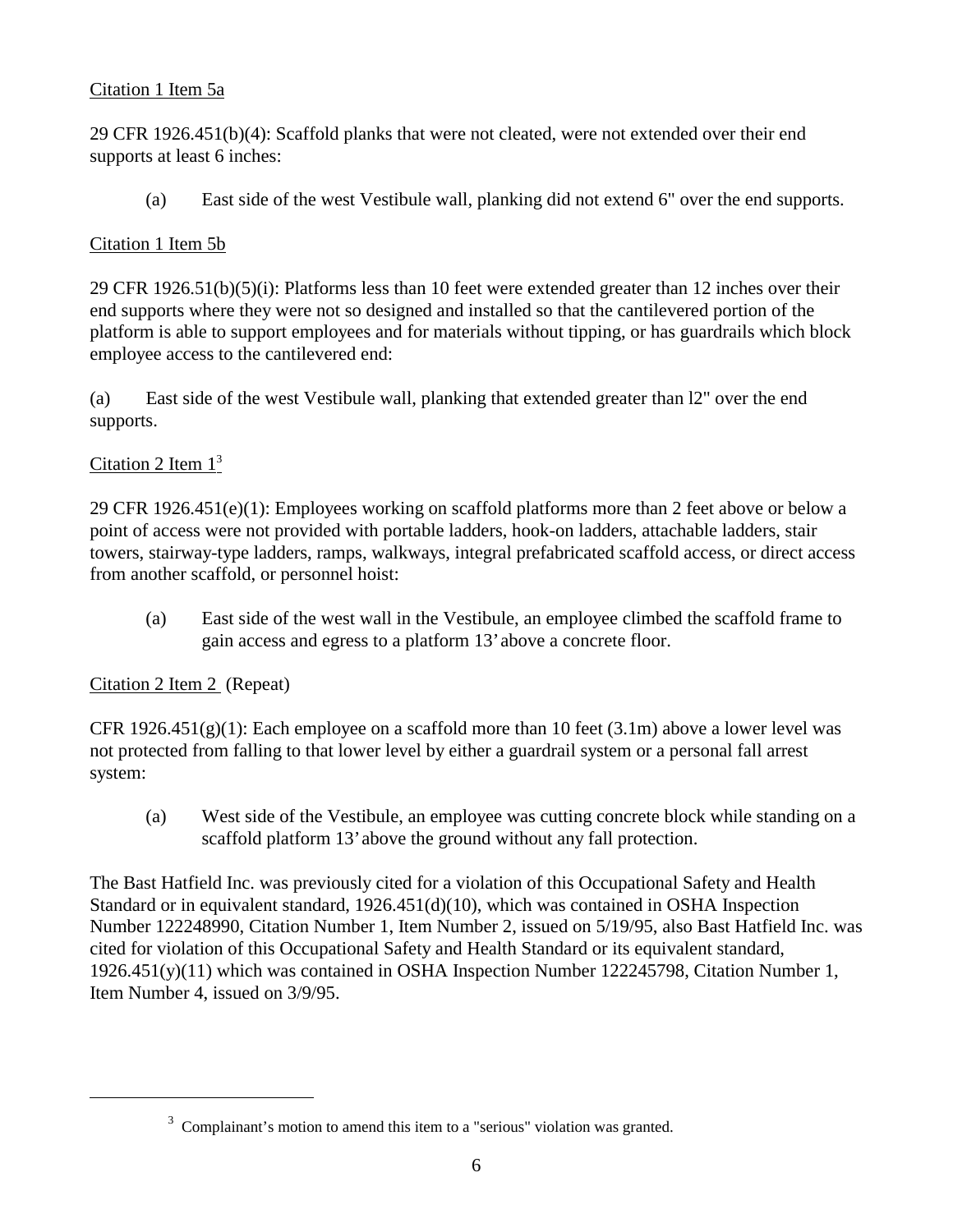The facts underlying the aforesaid violations are not disputed by Respondent. Thus, Respondent agrees that the violative conditions observed by the compliance officer as described above existed at Respondent's worksite, (Respondent's brief p. 13). Upon his arrival at the worksite, the compliance officer parked his vehicle facing the work area and observed three scaffolds being used by Respondent's employees. These scaffolds were designated as scaffolds 1, 2 and 3 at the hearing. According to the compliance officer, the scaffolds were approximately 13 feet high (Tr. 206) and were composed of two six-foot sections (Tr. 215). The compliance officer observed employee Ronald Kaneg standing at the 13 foot level of scaffold 1 without full planking (Citation 1, item 2). With respect to Citation 1, item 3, the compliance officer observed missing cross braces on scaffolds 1 and 2. With respect to Citation 1, items 5(a) and 5(b), the compliance officer measured the 5 or 6 planks at the top level of scaffold No. 2 and found one plank extended less than six inches over its support (Tr. 248-49) and another plank extended 2 feet six inches over its end support (Tr. 214, 247-49). The compliance officer also testified that the scaffold did not have guard rails which would have prevented an employee from stepping on the cantilevered portion of the plank (Tr. 250) (Citation 2, item 2). Moreover, employee Kaneg conceded that the aforesaid planks were not guarded or cleated to keep them from sliding back and forth on the scaffold frame (Tr. 67-68, 103). Finally, the compliance officer observed that the scaffold upon which employee Kaneg was working did not have an access ladder (Tr. 254) (Citation 2, item 1).

After talking with employees Kaneg and Bourdeau, compliance officer Wigger went to the construction trailer and introduced himself to superintendent Salisbury. Mr. Salisbury was the job supervisor and Mr. Bourdeau was designated as a labor foreman and the competent person for purposes of scaffold erection (Tr. 31, 214, 230, 231, 405). It appears, however, for this job, Mr. Bourdeau had no supervisory authority and Mr. Kaneg was designated as "lead man" (Tr. 431-435, 475) without supervisory authority (Tr. 433). Mr. Salisbury telephoned Respondent's safety coordinator, Daniel House, to come to the jobsite. Upon Mr. House's arrival, compliance officer Wigger walked him through the jobsite. Mr. House testified as follows:

When I was called to the site that morning, and [10] when I had my meeting with Mr. Wigger, and he brought me around and, and showed me what violations had occurred, I was, I was outraged, and I couldn't believe that I had seen and I, and I couldn't, for the life of me, understand how this could possibly happen (Tr. 519).

Based upon this record, there is sufficient evidence to support the conclusion that the violative conditions alleged above existed at Respondent's worksite.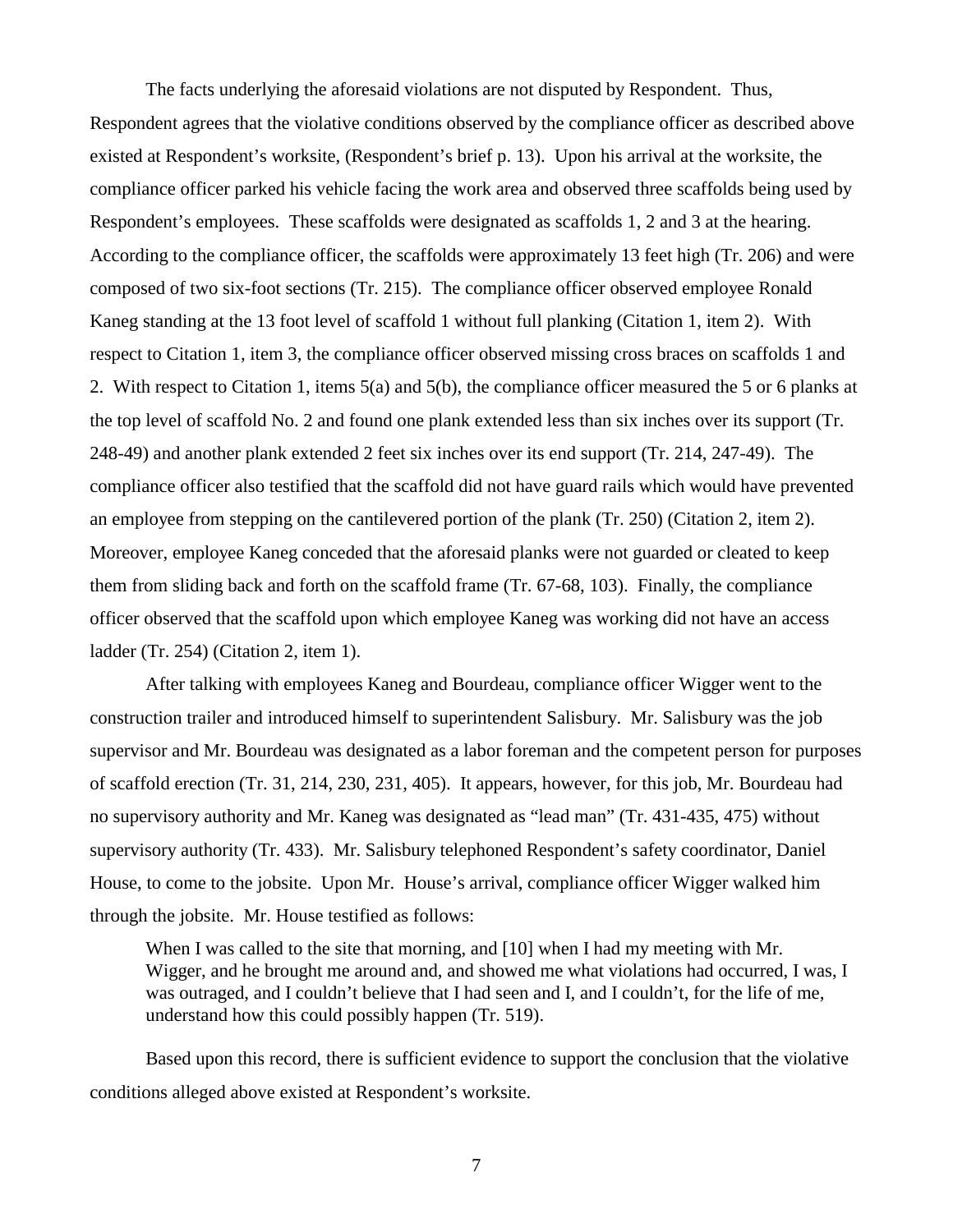As its defense to the aforesaid violations, Respondent asserts that the Secretary failed to establish that it (Respondent) knew or with the exercise of reasonable diligence, could have known of the violation. Closely related to the employee knowledge issue, Respondent argues as a second defense that the violations were the result of unpredictable and unpreventable employee misconduct. In essence, Respondent argues that it was "unrealistic" to provide on site supervision for the work being performed because the employees were experienced and well qualified; therefore, the violations could not be anticipated nor prevented.

In order to establish that Respondent failed to comply with the aforesaid standards, the Secretary must prove that (1) the standards apply (2) the employer failed to comply with the terms of the standards (3) employees had access to the cited conditions and (4) the Respondent knew, or with the exercise of reasonable diligence, could have known of the violative conditions, *Astra Pharmaceutical Products, Inc.* 1981 CCH OSHC ¶25,578, aff'd 681 F.2d 69 (1st Cir 1982); *Secretary of Labor v. Gary Concrete Products,* 15 BNA OSHC 1051, 1052, 1991 OSHD ¶29,344 (1991) *Carlisle Equip. Co., v. Secretary of Labor* 24 F.3d 790 (1994). Respondent acknowledges that the Secretary has met her burden for the first three elements (Respondent's brief pg. 25). Respondent insists, however, as stated above, that Complainant failed to establish that it knew, or with the exercise of reasonable diligence, could have known of the violative conditions. Respondent argues that the violations occurred "over a short period of time through the renegade actions of principally one employee" *ibid*.

The record reveals that four of Respondent's employees were at the jobsite at the time compliance officer Wigger arrived to conduct his inspection. After reviewing the work to be performed that day with the work crew, Superintendent Mark Salisbury walked across the parking lot to the job trailer. Once inside the trailer, Salisbury could not see the work activities of the other employees, Lynn Bourdeau, Ronald Kaneg and Roger Caldwell. Although Mr. Bourdeau had been designated as a laborer foreman with supervisory authority at other jobsites; Respondent asserts that he had no supervisory authority at this site. Ronald Kaneg was performing as a mason and had been designated as "lead man" on the day of the inspection. However, Kaneg had no supervisory authority. Ronald Caldwell likewise was a laborer with no supervisory authority. Thus, the only person at the site having supervisory authority was Mark Salisbury.

Mr. Kaneg was assigned the task of completing the erection of a concrete block wall. He performed this task from while standing on a scaffold (scaffold 2) which had been placed at the interior of the enclosure being constructed. Another scaffold had been placed at another location in the inclosure (scaffold 3) and employee Caldwell was working from that scaffold. Upon completion of the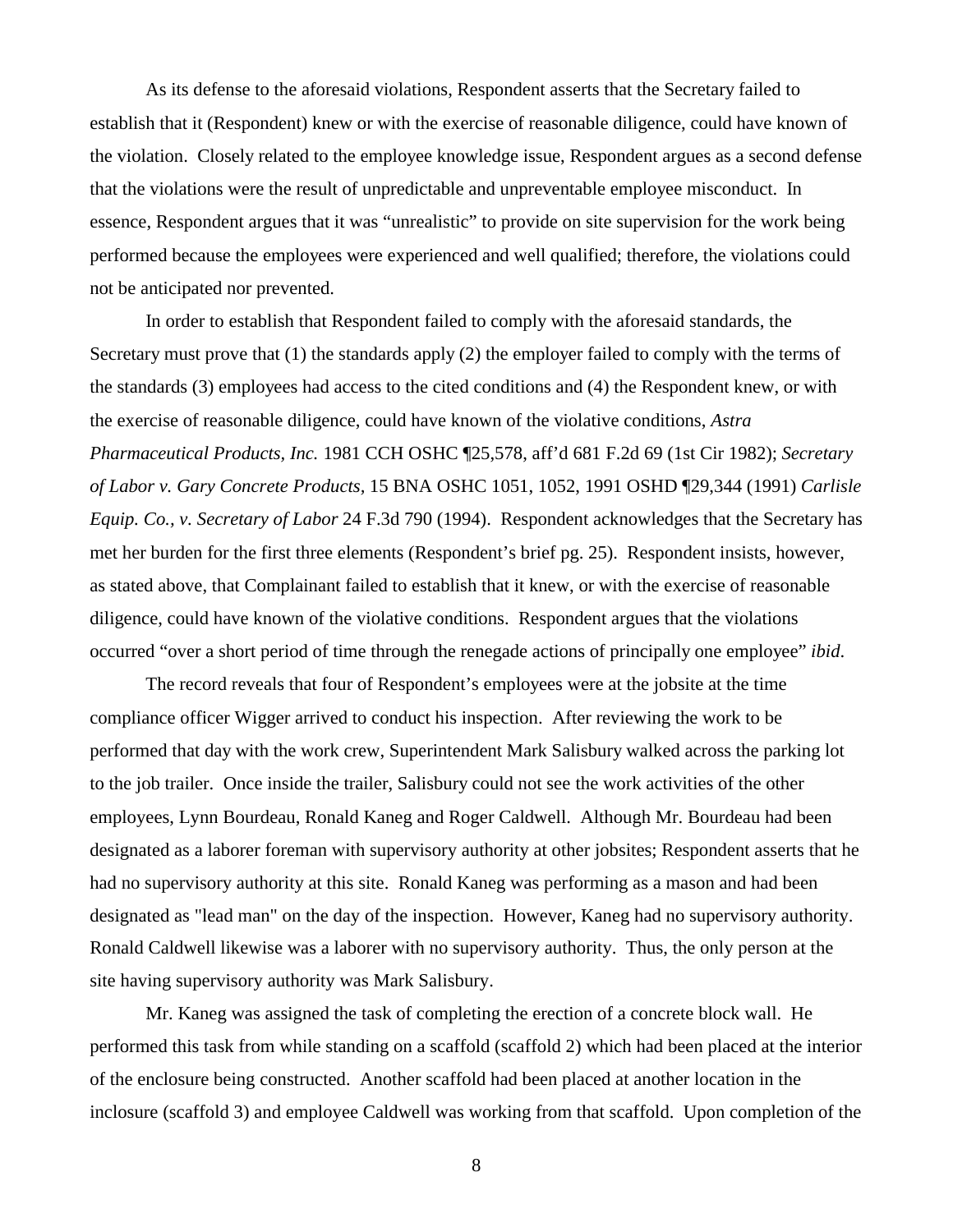wall, Mr. Kaneg went to the job trailer to receive further instructions from superintendent Salisbury. Salisbury told Kaneg to cut a "rake" at the top of the wall; that is, to cut the concrete blocks at an angle to receive the roof supports. In order to accomplish this task, it was necessary to cut the concrete blocks with a power saw on both sides of the wall. Kaneg could cut one side of the block while standing on scaffold 2; however, it was necessary to construct another scaffold to cut the blocks on the opposite side. Kaneg asked Lynn Bourdeau, who had been designated ass the competent man for scaffold erections, to erect a scaffold on the other side of the wall opposite scaffold 2. Bourdeau had partially completed the scaffold when he left the jobsite to obtain coffee for the work crew. CO Wigger arrived at the site in his automobile in time to observe Kaneg cross over the wall from scaffold 2 to scaffold 1 and continue cutting the masonry. Bourdeau returned with the coffee and Wigger discussed the violations observed with the crew.

On these facts Respondent argues that Complainant has failed to carry its burden of proof that Respondent knew, or with the exercise of reasonable diligence, could have known of the violations. First, Respondent notes that it is not necessary to have one on one supervision at a construction site. Respondent cites *Brennan v. OSHRC* 502 F.2d 946, 949 (3rd cir. 1974) for the proposition that "[w]hile close supervision may be required in some cases to avoid accidents, it is unrealistic to expect an experienced and well-qualified [worker] to be under constant scrutiny," *see also Secretary of Labor v. St. Orge Logging* and *B&B Lumber Co.* 7 OSHC BNA 1169. 1170 (1970). Respondent argues that it was perfectly proper for superintendent Salisbury to instruct his highly trained and experienced work crew at the beginning of the day and leave the worksite confident that the work assignments would be accomplished in a safe manner. Furthermore, since none of the employees engaged at the worksite were designated as supervisors by Respondent, the knowledge possessed by those employees regarding unsafe conditions at the site cannot be imputed to Respondent.

In order to prevail with this theory, Respondent must establish that the non-supervised employees were well trained and qualified to perform their work without supervision. Thus, Respondent must establish that its safety training program was sufficient for that purpose. *See New York State Electric and Gas Corporation v. Secretary of Labor* 1995-1997 CCH OSHD 31,099 (1996). In the aforesaid matter, the court of appeals for the Second Circuit, the circuit in which this matter arose, discussed in detail the burden placed upon the Secretary to establish employer knowledge of the violative conditions even where Respondent, as in this case, raises employee misconduct as an affirmative defense. That affirmative defense places the employer's safety program in issue and the respondent bears the burden of establishing the adequacy of its safety program. The complexities of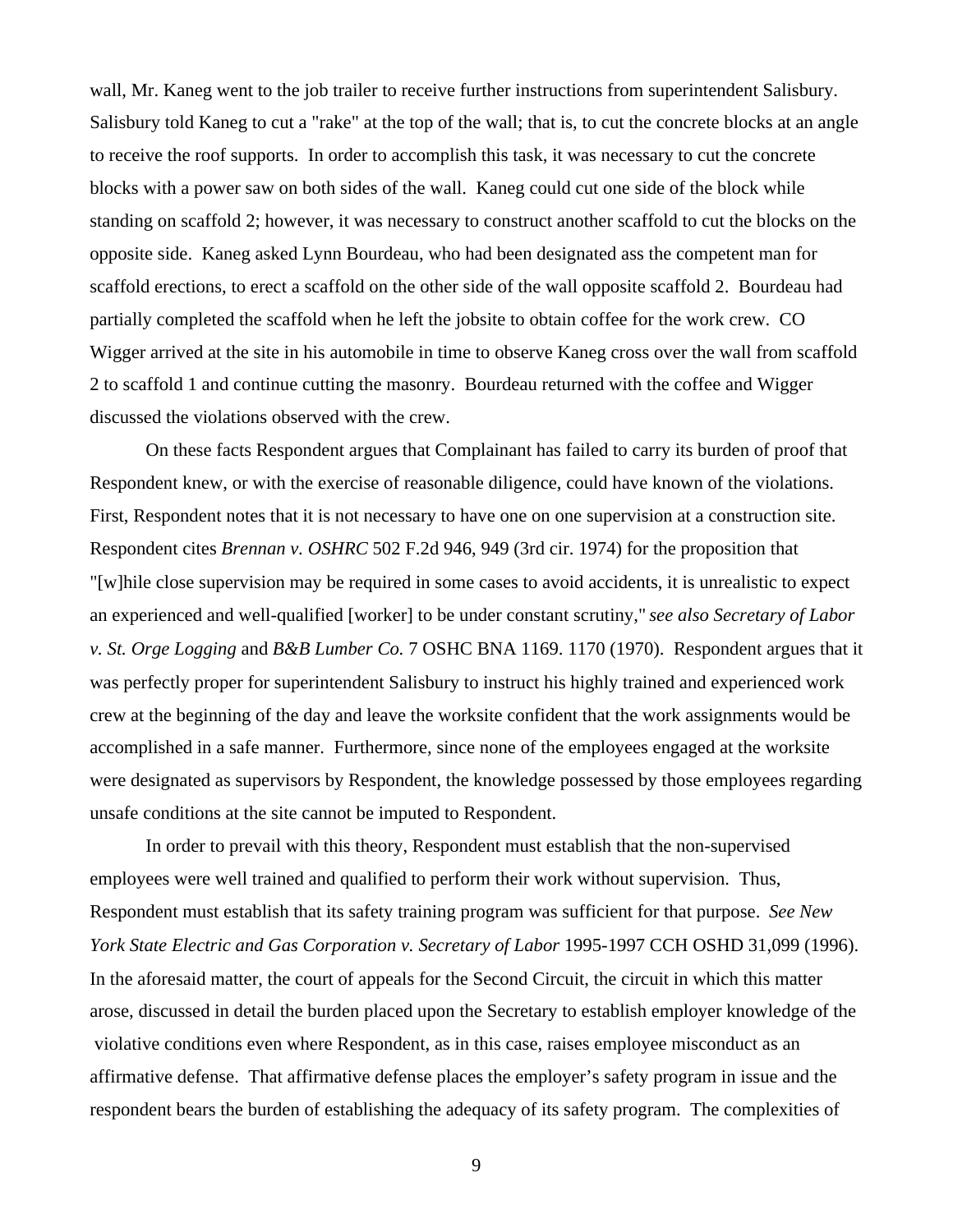this shifting burden are described in minute detail by the court in *New York State, supra*, and the principles enunciated therein must be applied here if it is established that Respondent's employees were unsupervised at the time the violations were observed by the compliance officer.

The record in this matter contains conflicting evidence regarding the roles performed and the authority exercised, if any, by the various actors involved herein. It is clear that titles have little meaning to Respondent. Thus, foreman (Bourdeau) and lead man (Kaneg), in Respondent's view, do not connote the typical authority and supervisory role usually associated with those terms. The testimony of the employees involved is contradictory on this point and, based upon the demeanor of the witnesses, Bourdeau and Kaneg, is entitled to little, if any, weight. Thus, it cannot be established on this record whether Respondent intended any employee, other than Mark Salisbury, to be vested with supervisory authority at the worksite.

The ramifications of the aforesaid conclusions may be avoided, however, by the fact that employee Bourdeau was the designated "competent person" on site for purposes of scaffold erection (Tr. 213, 405). Even if Bourdeau was specifically told that he had no supervisory authority, his status as a competent person for scaffold erection required that he possess a certain level of expertise in scaffold erection and the identification of existing and predictable hazards. The term competent person for purposes of scaffold erection is defined as 29 C.F.R. 1926.450(b) as follows:

*Competent person* means one who is capable of identifying existing and predictable hazards in the surroundings or working conditions which are unsanitary, hazardous, or dangerous to employees, and who has authorization to take prompt corrective measures to eliminate them.

Thus, Bourdeau, as the competent person on site for scaffold erection, was required to identify hazards relating to scaffolds and had authority to correct or eliminate those hazards. Since Bourdeau created the hazards associated with scaffolds 1 and 2 during their erection and dismantling, he was, or should have been, aware of their existence as well as the fact that employee Kaneg was working from scaffold 2 and intended to perform work while standing on platform 1. Mr. Bourdeau's knowledge, in his position as competent person, is imputed to his employer *Ormet Corp* 14 BNA OSHC 2134, 2138- 39, 1991-93 CCH OSHD ¶29,254 (1991) *Merritt Electric Co., Inc.* 1981 CCH OSHD ¶25,556 *Access Equipment Systems, Inc.* 1991-1993 CCH OSHD ¶29,993. Therefor, Complainant has met her burden establishing that Respondent had actual or constructive knowledge of the violation.

Notwithstanding the foregoing, Respondent urges that the violation be dismissed because of unpreventable employee misconduct. The burden to establish the affirmative defense of unpreventable employee misconduct falls upon Respondent. In order to establish the defense, the employer must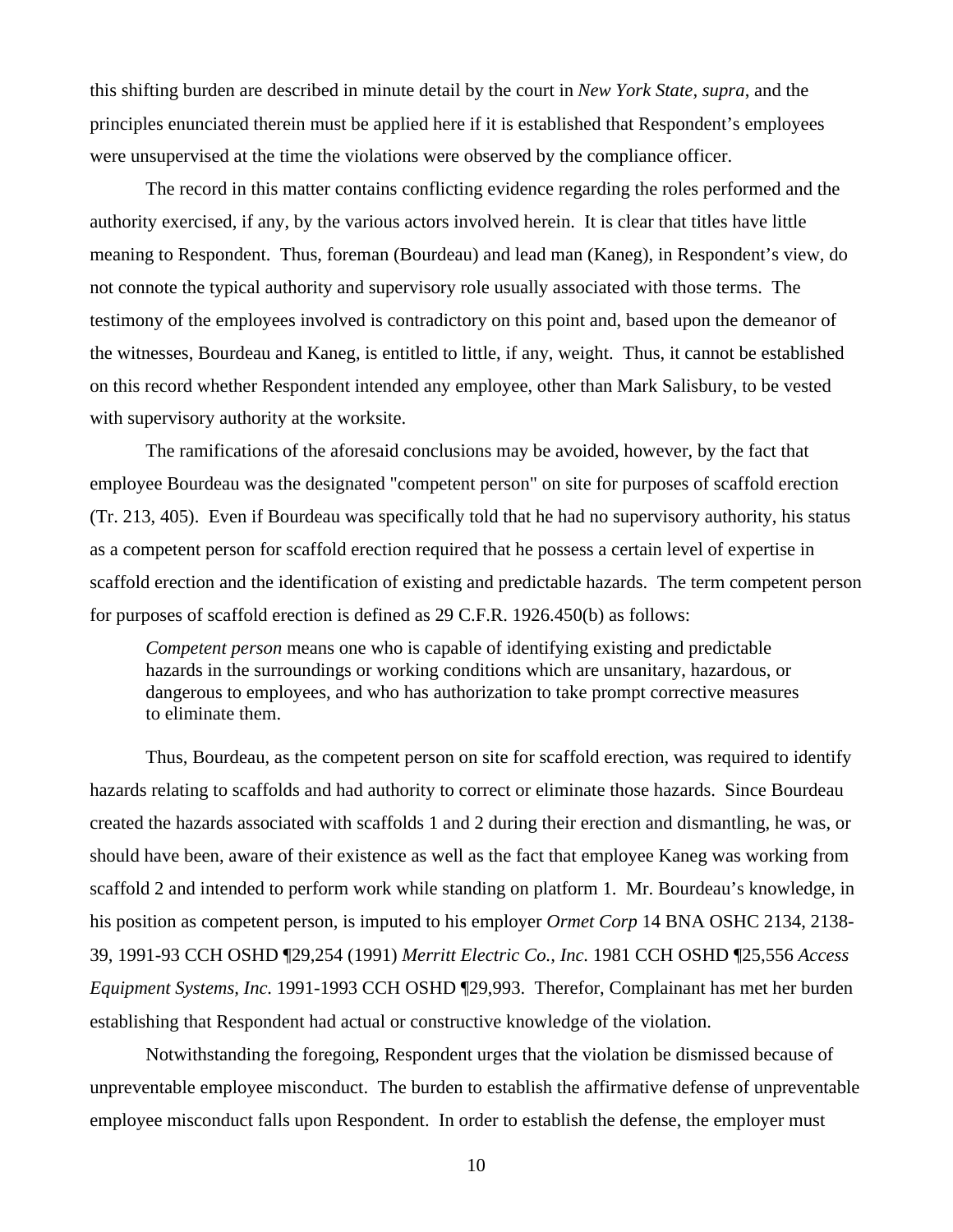show that (1) it had established work rules designed to prevent the violation; (2) had adequately communicated those work rules to its employees (including supervisors); (3) had taken steps to discover violations of those work rules, and (4) effectively enforced those work rules when they were violated.

With respect to the first element, Respondent established that its safety manual includes an entire section devoted to the proper erection of scaffolding (Exh. R-4); that regular weekly safety meetings were conducted (Exh. R-5); and that its written safety program provided for progressive disciplinary procedures including a written warning for a first offense, suspension for the remainder of the work day on the second, and discharge for a third violation (Exh. R-2). Bast failed to establish, however, that the relevant rules on scaffolding were ever communicated during the weekly safety meetings. The only safety topic documented and offered into evidence concerned the health hazards associated with silica. The testimony, moreover, demonstrates that Respondent failed to implement its written disciplinary program, resulting in ineffective enforcement. The only disciplinary actions of which any of the Bast employees were aware, came about as a direct result of a prior OSHA inspection when two workers were discharged for riding in a manbasket without fall protection. Bast introduced no evidence that it had ever taken any disciplinary action where an OSHA inspection was not involved.. There was no evidence that any written warnings had ever been issued, or that any employees had ever been suspended prior to the OSHA inspection which is the subject of this action. Moreover, Foreman Salisbury testified that he had given only verbal warnings. The Commission has found that a program consisting only of pre-inspection verbal warnings is insufficient as effective enforcement. *Precast Services, Inc.,* 17 BNA OSHC 1454, 1995 CCH OSHD ¶30,910.

In addition, the Commission has found that misconduct by supervisory personnel constitutes strong evidence that safety program is lax. *Consolidated Freightways Corp.* 15 BNA OSHC 1317, 1991-93 CCH OSHD ¶29,500 (No. 86-351, 1991), and that the involvement of a number of employees in the misconduct suggests ineffective enforcement. *Gem Industrial, Inc.,* 17 BNA OSHC 1861, 1996 CCH OSHD ¶31,197 (No. 93-1122, 1996). Because three separate employees, one of them the competent person for scaffold erection, were found violating, or observing violations of scaffolding violations, the employee misconduct defense has not been established.

Finally, Respondent asserts that its employees were in the process of erecting or dismantling the scaffold at the time the compliance officer arrived at the scene. thus, dispensation from the requirements of the cited standards is applicable under the circumstances. Respondent points to (a) 29 CFR 1926.451(b)(ii) which provides that full planking is not required when employees are erecting or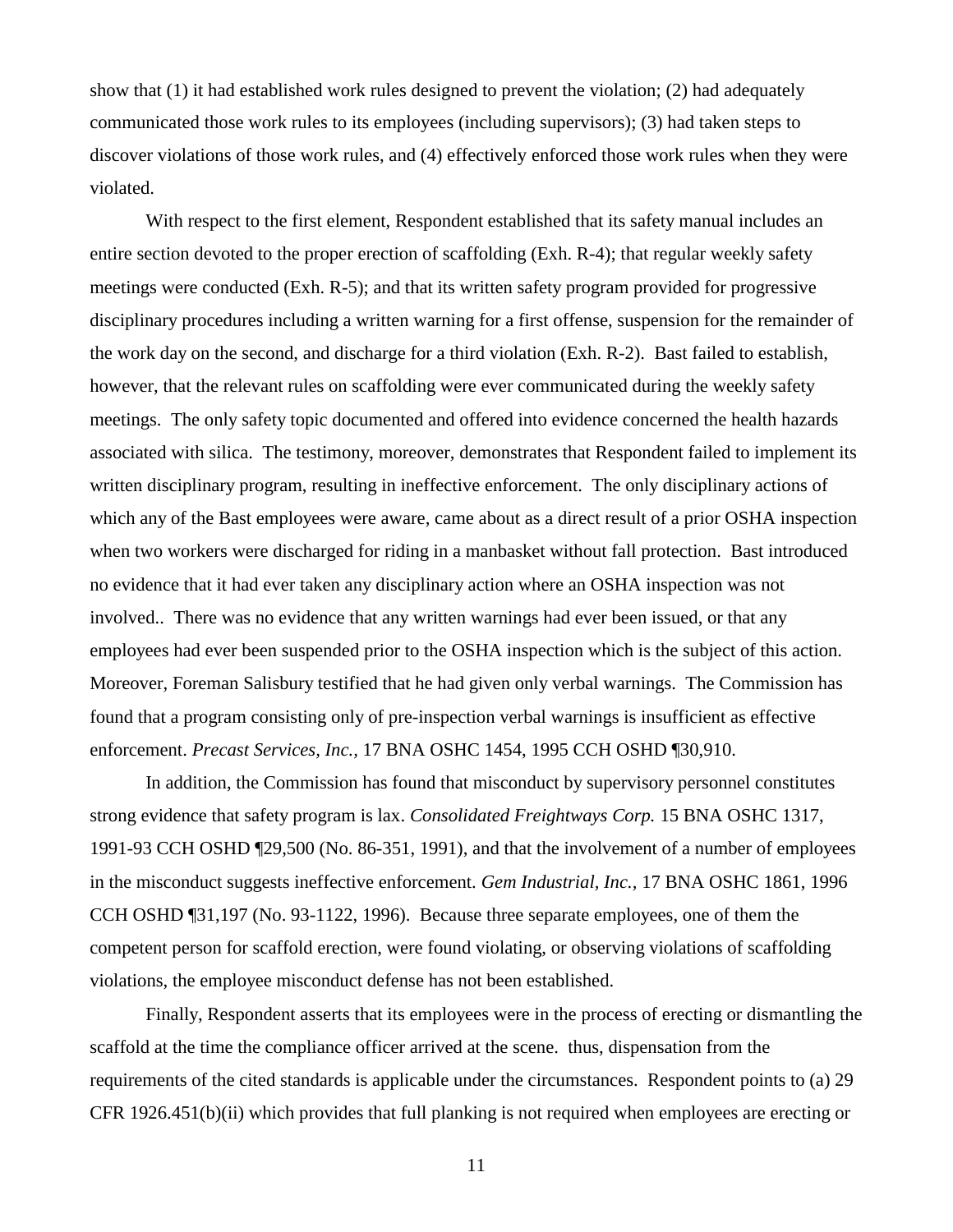dismantling a scaffold, (b) 29 CFR 1926.451(e)(9) which provides that a safe means of access is determined by the employer when employees are erecting or dismantling the scaffold and (c) 29 CFR  $1926.451(g)(2)$  which provides that its employer, through a competent person, shall determine the feasibility and safety of providing fall protection for employees erecting or dismantling scaffolds. It is clear that the regulations cited above do not contemplate employees performing work while the scaffold is being erected or dismantled. The record clearly establishes that employee Kaneg was performing construction work while standing on the partially erected scaffold number 1 and the partially dismantled scaffold number 2. These work activities were observed or should have been anticipated by the competent person on the site, Mr. Bourdeau. Moreover, there is no evidence that Mr. Bourdeau instructed Mr. Kaneg to remain off the scaffold until it was fully erected. Accordingly, Respondent has failed to present sufficient evidence to support the dismissal of the citations. Moreover, since all of the violations exposed employees to falls and/or tripping hazards on scaffolds as high as 13 feet from the ground, it is concluded that said falls could result in serious injury or death. Accordingly, the violations are affirmed as serious violations.

With respect to the serious violations set forth above, the record supports a finding that the violations presented a moderate to low gravity factor. In view of the fact that Respondent has a complete written safety program and is of a moderate size in its industry, a penalty in the amount of \$1,000.00 is assessed for each violation for a total penalty of four thousand dollars.

With respect to Repeat Citation 2, item 2, Respondent stipulates to the facts underlying this violation (Tr. 54-56), and that a substantially similar violation, previously cited, has become a final order of the Commission (Tr. 256-58). A violation is repeated under section 17(a) of the Act if, at the time of the alleged repeated violation, there was a final order against the same employer for a substantially similar violation. *Potlatch Corporation*, 7 BNA OSHC 1061, 1979 CCH OSHD ¶23,294 (16183, 1979). A repeat violation has been established. Based upon the probability of a serious injury and the repeated classification of this item, the proposed penalty in the amount of \$5,600.00 is assessed for the violation.

Citation 1, item 4, as amended  $(Tr. 7)$ 

29 CFR 1926.1053(b)(1): The side rails of through or sidestep fixed ladders did not extend 42 inches (1.1m) above the top of the access level or landing platform served by the ladder:

(a) Rear wall of the existing building, a stepladder used to gain access to a scaffold platform did not extend 42" above the platform.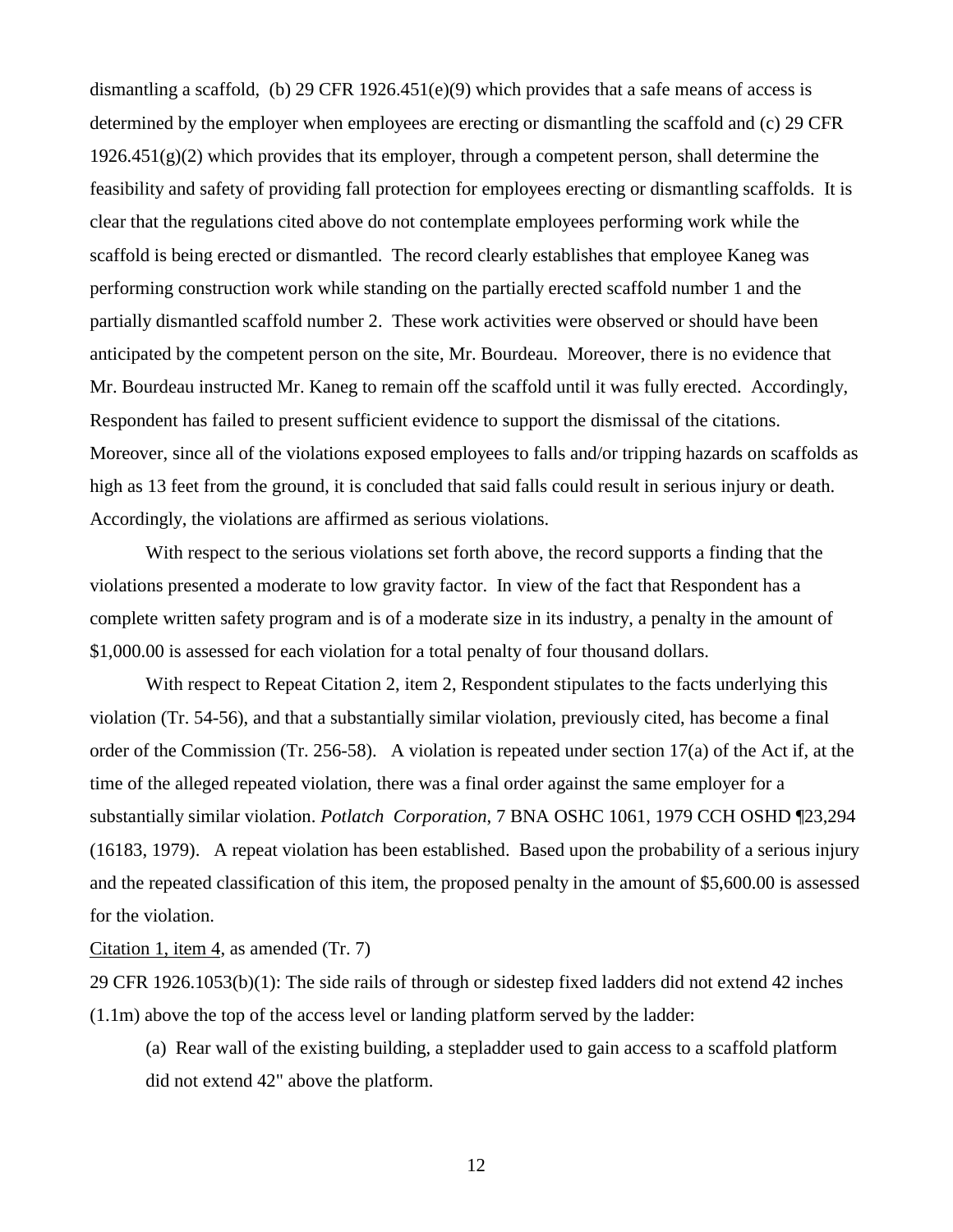The cited standard provides:

When portable ladders are used for access to an upper landing surface, the ladder side rails shall extend at least 3 feet (.9 m) above the upper landing surface to which the ladder is used to gain access; or, when such an extension is not possible because of the ladder's length, then the ladder shall be secured at its top to a rigid support that will not deflect, and a grasping device, such as a grabrail, shall be provided to assist employees in mounting and dismounting the ladder. In no case shall the extension be such that ladder deflection under a load would, by itself, cause the ladder to slip off its support.

CO Wigger testified that during his inspection employee Caldwell told him that he used a six foot stepladder to access scaffold No. 3 (Tr. 232-33). At hearing, Caldwell admitted using the stepladder (Tr. 175, 187) The ladder did not extend the required three feet above the platform being accessed, but was 6 to 12 inches lower than the scaffold platform (Tr. 186, 233). Caldwell testified that the ladder was set up approximately a foot away from the wall in the back of the scaffold facing the side of the platform (Tr. 189) and he used the scaffold frame as a grabrail (Tr. 190). The compliance officer testified that an employee dismounting from the top of the ladder would have to reach 3-1/2 to 4 feet for an upright on the scaffolding to use as a grabrail (Tr. 235-244, 339). Wigger also stated that an employee could lose his balance and fall from the top of the ladder six and one half feet to a concrete floor (Tr. 239, 245). It is undisputed that the cited scaffold was not fully erected at the time of the cited violation (Tr. 186-187, 448). The evidence establishes that the ladder used for accessing the cited scaffold was neither three feet above the landing surface, nor was it secured to the scaffold. The record thus establishes a violation, regardless of the availability of the scaffold frame for a grab rail.

Bast argues that where a scaffold is not fully erected, ladder access need not be provided, citing *Baker Concrete Construction Co.*, 17 BNA OSHC 1236, 1995 CCH OSHC ¶30,768 (No. 93-606, 1995). In *Baker* the Commission considered a single issue, *i.e.,*whether employers are on fair notice that ladders must be provided intermittently, whenever feasible, during the process of scaffold assembly or disassembly. *Baker* is inapposite where, as here, a ladder has actually been provided. In that instance, as stated at  $§1926.451(e)(2)^4$ , ladder usage regulations found at subpart X are specifically applicable.

For the foregoing reasons the violation is affirmed.

 $4$  (2) Portable, hook-on, and attachable ladders (Additional requirements for the proper construction and use of portable ladders are contained in subpart X of this part -- Stairways and Ladders):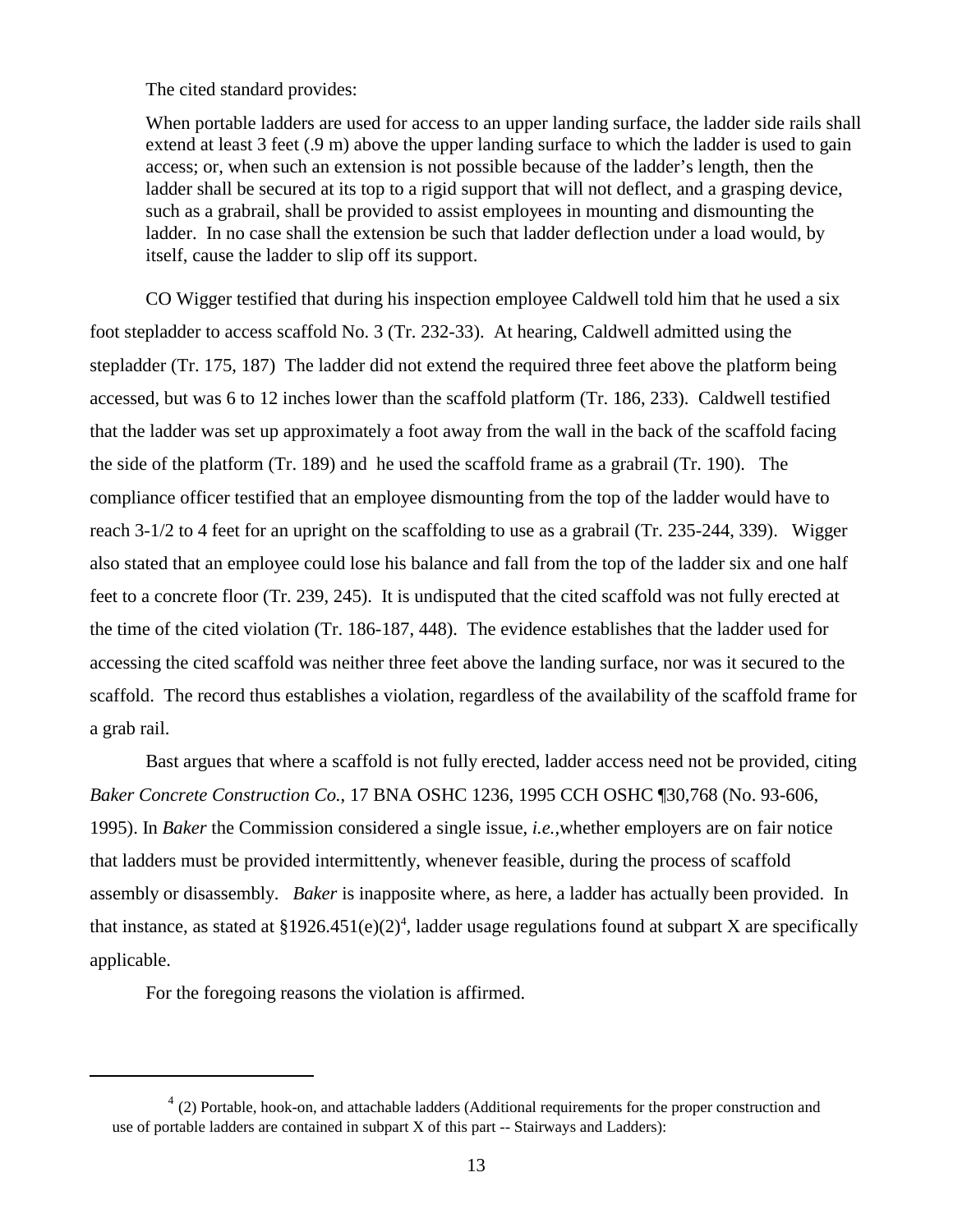### *Penalty*

A penalty of \$1,600.00 was proposed for this item. Compliance Officer Wigger stated that the probability of an accident occurring was small (Tr. 246). However, a fall would likely result in broken bones. He assessed the probable severity of an accident as medium (Tr. 245) and a 20% reduction for size (Tr. 246). Taking into account the relevant factors, the proposed penalty is appropriate and is assessed for the violation.

### Citation 3, item 1 alleges:

29 CFR 1926.350(j) Section 3.2.4.3 American National Standards Institute Z49.11967 as adopted by 29 CFR 1926.350(j): Oxygen cylinder(s) in storage were not separated from fuel gas cylinders, reserve stocks of carbides, or highly combustible materials (especially oil or grease) by a minimum distance of 20 feet or by a noncombustible barrier at least five feet high having a fire resistance rating of at least ½ hour:

(a) North end of the Vestibule area, 1 oxygen and 1 acetylene cylinder were stored together.

### *Facts*

CO Wigger testified that he observed an oxygen and acetylene tank stored side by side in the north side of the vestibule (Tr. 259; Exh. C-15) and the tanks were not in use. The tanks were secured to the metal studs with rope, caps in place, and no torches or hoses were located nearby (Tr. 261, 350). Respondent argues that the gas cylinders were not "in storage" because the tanks had been used to cut a one foot steel beam at approximately 8:00 to 8:30 that morning (Tr. 426-27), and were to be used later to cut a second beam approximately 12 feet away (Tr. 452-53). Mark Salisbury testified that the tanks are regularly separated when in storage; one was stored near scaffold No. 3, the other at the temporary entrance wall (Tr. 426).

The Commission most recently discussed the definition of the term "in storage" in *Andrew Catapano Enterprises Inc.,* 17 BNA OSHC 1776 (Nos. 90-0050, 90-0189, 90-0190, 90-0191, 90-0192, 90-0193, 90-0771, 90-0772, 91-0026, 1996). In *Catapano,* the Commission noted that whether a cylinder was in storage must be determined from looking at the evidence as a whole, taking into consideration the length of time the cylinders were not in use, as well as whether the cylinders were to be used intermittently or were available for immediate use. Salisbury testified, without contradiction, that the cylinders had been in use approximately an hour before the OSHA inspection, and were needed to cut a second beam. Based upon the evidence as a whole, it is concluded that the tanks were not in storage within the meaning of the standard. Accordingly, this item is vacated.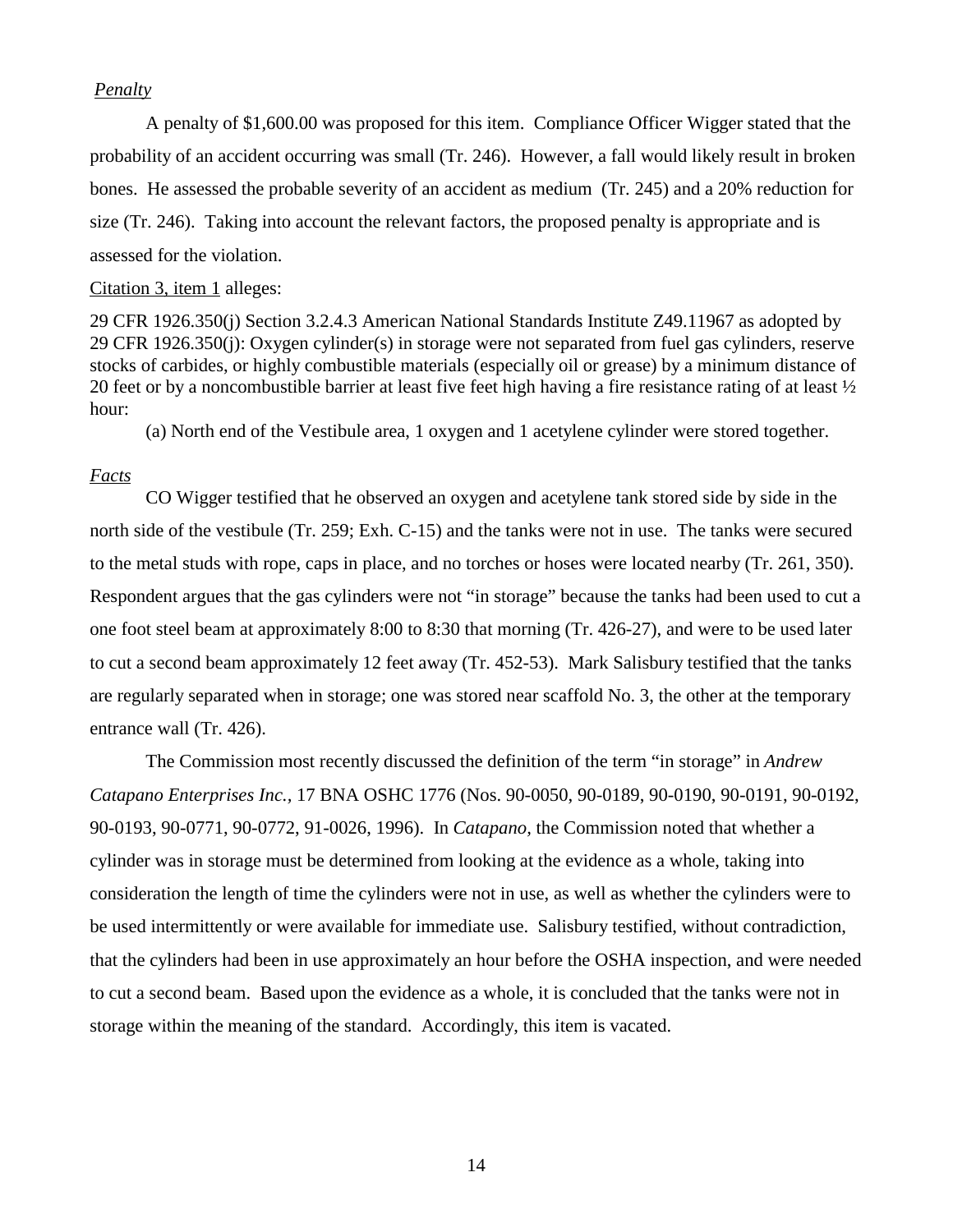### Findings of Fact

Findings of fact relevant and necessary to a determination of all issues have been made above. Fed. R. Civ. P. 52(a). All proposed findings of fact inconsistent with this decision are hereby denied. Conclusions of Law

1. Respondent is engaged in a business affecting commerce and has employees within the meaning of Section 3(5) of the Act.

2. Respondent, at all times material to this proceeding was subject to the requirements of the Act and the standards promulgated thereunder. The Commission has jurisdiction of Respondent and the subject matter of this proceeding.

### **ORDER**

1. Serious citation 1, item 1, alleging violation of §1910.1200(h)(2)(ii) is VACATED.

2. Serious citation 1, item 2, alleging violation of §1926.451(b)(1) is AFFIRMED, and a penalty of \$1,000.00 is ASSESSED.

3. Serious citation 1, item 3, alleging violation of §1926.452(c)(2) is AFFIRMED, and a penalty of \$1,000.00 is ASSESSED.

4. Serious citation 1, item 4, as amended, alleging violation of §1926.1053(b)(1) is AFFIRMED, and a penalty of \$1,600.00 is ASSESSED.

5. Serious citation 1, items 5a and 5b, alleging violations of §1926.451(b)(4) and (b)(5)(i) are AFFIRMED, and a combined penalty of \$1,000.00 is ASSESSED.

6. Serious citation 2 item 1, as amended, alleging violation of §1926.451(e)(1) is AFFIRMED, and a penalty of \$1,000.00 is ASSESSED.

7. Repeat citation 2, item 2, alleging violation of  $\S 1926.451(g)(1)$  is AFFIRMED, and a penalty of \$5,600.00 is ASSESSED.